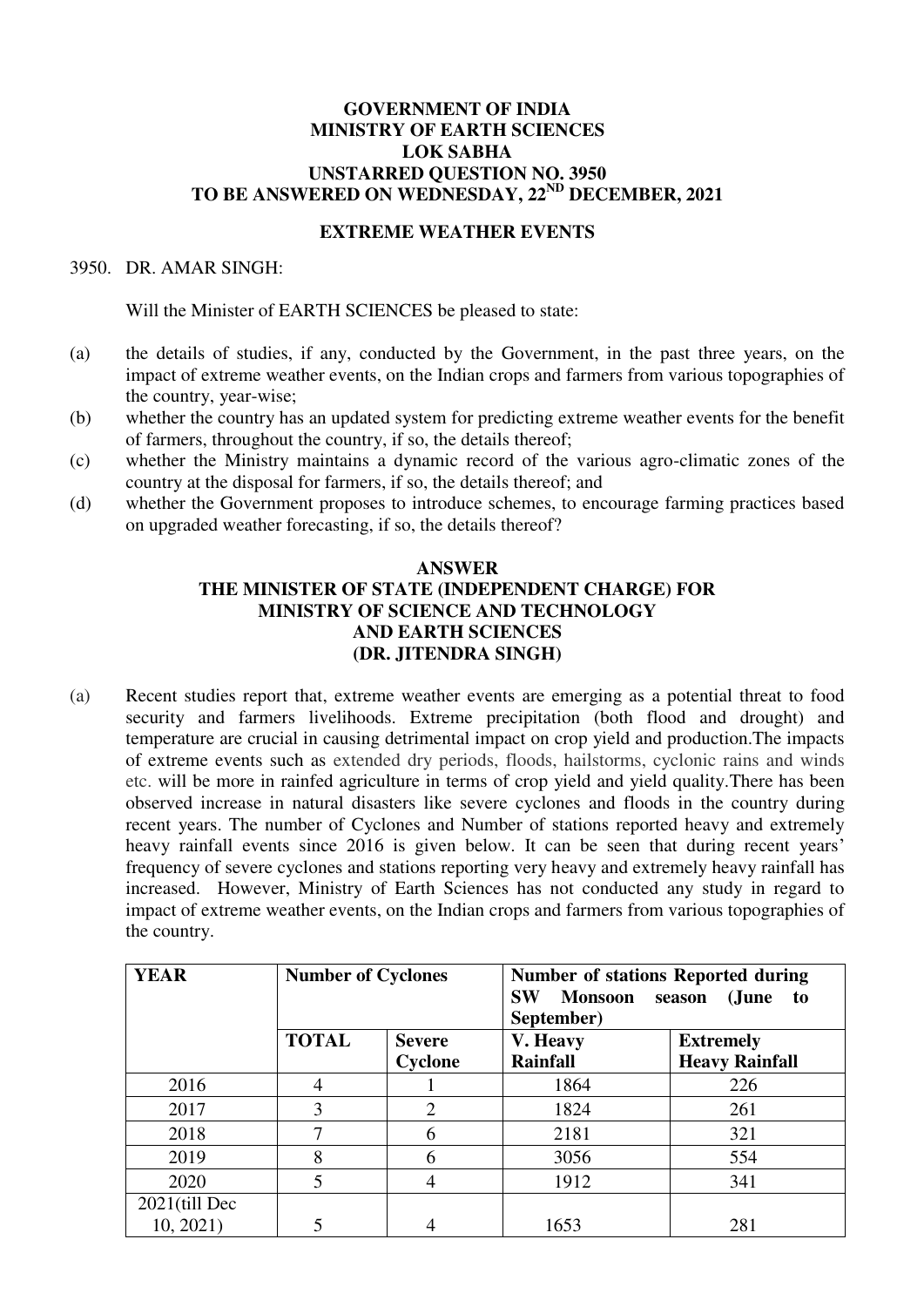(b)-(d) Operational Agromet Advisory Services (AAS) were initially started at state level and subsequently at agroclimatic zone level. But from 2008 onwards, AAS is rendered at districtlevel for providing more specific information about weather forecast and related agromet advisories to the end users.

GraminKrishiMausamSewa (GKMS) scheme, rendered by IMD jointly with ICAR and State Agricultural Universities, is a step towards weather-based crop and livestock management strategies and operations for the benefit of farming community in the country. Under the scheme, medium range weather forecast at district and block level is generated and based on the forecast, Agromet Advisories are prepared and communicated by the Agromet Field Units (AMFUs) located in State Agricultural Universities, ICAR Institutes, IITs etc. and District Agromet Units (DAMUs) at KVKs under ICAR network to the farmers on every Tuesday and Friday. These forecasts and agromet advisories help farmers to take decision on day-to-day agricultural operations, which can further optimize the application of input resources at farm level during deficient rainfall situation and extreme weather events to reduce monetary loss and maximize crop yield.

Agromet Advisories are disseminated to the farmers through multichannel dissemination system like print and electronic media, Door Darshan, radio, internet etc. including SMS using mobile phones through Kisan Portal launched by Ministry of Agriculture and Farmers' Welfare and also through private companies under Public Private Partnership (PPP) mode. KrishiVigyanKendras (KVKs) of ICAR have also given link to the respective district level advisory in their web portal.

IMD also monitors rainfall situation & weather aberrations and issues alerts & warnings to the farmers time to time under GKMS scheme. SMS-based alerts and warnings for extreme weather events along with suitable remedial measures are issued to take timely operations by the farmers. Such alerts and warnings are also shared with State Department of Agriculture for the effective management of calamity.

Moreover, in 2020, India Meteorological Department had developed mobile App '**MAUSAM**' for weather forecasting, '**Meghdoot**' for Agromet advisory dissemination and '**Damin**i' for lightning alert.

As per the classification done under National Agricultural Research Project (NARP) by Indian Council of Agricultural Research (ICAR), the country has divided into 127 agroclimatic zones. Operational Agromet Advisory Services (AAS) were initially started at state level and subsequently at agroclimatic zone level. But from 2008 onwards, AAS is rendered at districtlevel for providing more specific information about weather forecast and related agromet advisories to the end users.